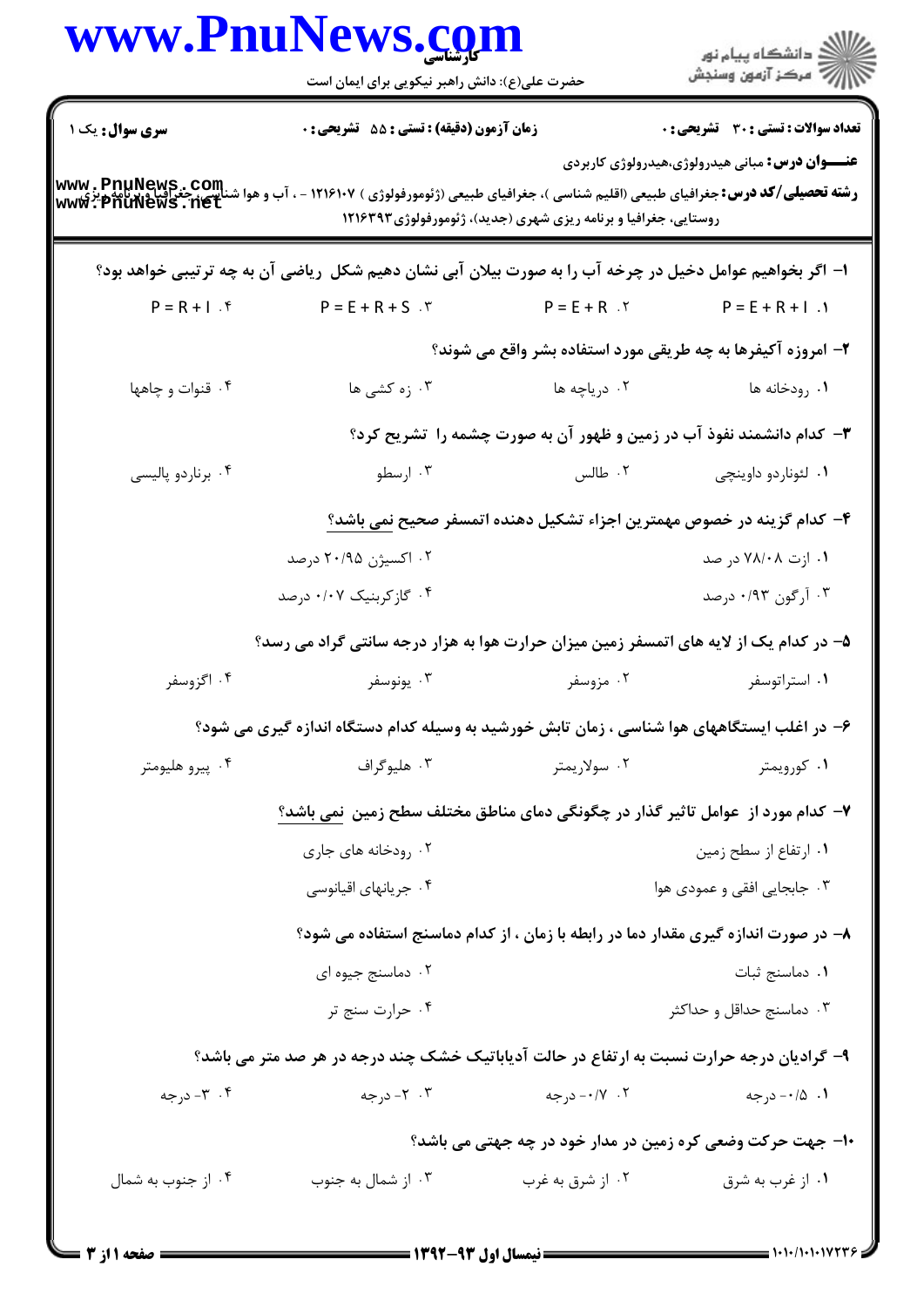| www.PnuNews.com                     | حضرت علی(ع): دانش راهبر نیکویی برای ایمان است                                                      |                                                                  | ڪ دانشڪاه پيا <sub>م</sub> نور<br>7ء مرڪز آزمون وسنڊش                                                                                                          |  |  |
|-------------------------------------|----------------------------------------------------------------------------------------------------|------------------------------------------------------------------|----------------------------------------------------------------------------------------------------------------------------------------------------------------|--|--|
| <b>سری سوال : ۱ یک</b>              | زمان آزمون (دقیقه) : تستی : 55 تشریحی : 0                                                          |                                                                  | <b>تعداد سوالات : تستي : 30 ٪ تشريحي : 0</b>                                                                                                                   |  |  |
| www.pnuNews.com<br> www.pnuNews.net |                                                                                                    | روستایی، جغرافیا و برنامه ریزی شهری (جدید)، ژئومورفولوژی ۱۲۱۶۳۹۳ | <b>عنـــوان درس:</b> مبانی هیدرولوژی،هیدرولوژی کاربردی<br><b>رشته تحصیلی/کد درس:</b> جغرافیای طبیعی (اقلیم شناسی )، جغرافیای طبیعی (ژئومورفولوژی ) ۱۲۱۶۱۰۷ - ، |  |  |
|                                     |                                                                                                    |                                                                  | 11- گرمای نهان تبخیر از کدام رابطه زیر به دست می آید؟                                                                                                          |  |  |
|                                     | $ha = 217 \frac{e}{t}$ . <sup>5</sup>                                                              |                                                                  | $Hv = 597.3 - t$ . $/56$ .                                                                                                                                     |  |  |
|                                     | $N = \frac{Cv}{e}$ $\cdot$ <sup>5</sup>                                                            |                                                                  | $s = 4.572KD$ .                                                                                                                                                |  |  |
|                                     |                                                                                                    |                                                                  | 12- بارش اوروگرافیک جزء کدام یک از مکانیزم های بارندگی زیر است؟                                                                                                |  |  |
| ۰۴ بارانهای جبهه ای                 | ۰۳ بارانهای کوهستانی                                                                               | ۰۲ بارانهای انتقالی                                              | ۰۱ بارانهای فرازی                                                                                                                                              |  |  |
|                                     |                                                                                                    |                                                                  | ۱۳- ثبت خودکار بارندگی ها در سال ۱۶۰۰ میلادی در کدام کشور آغاز شد؟                                                                                             |  |  |
| ۰۴ يونان                            | ۰۳ هندوستان                                                                                        | ۰۲ انگلستان                                                      | ۰۱ کره                                                                                                                                                         |  |  |
|                                     |                                                                                                    |                                                                  | ۱۴- به نسبت میان مقدار بارندگی و مدت بارندگی چه می گویند؟                                                                                                      |  |  |
| ۰۴ نوع بارندگی                      | ۰۳ شدت بارندگی                                                                                     | ۰۲ مقدار بارندگی                                                 | ۰۱ مدت بارندگی                                                                                                                                                 |  |  |
|                                     |                                                                                                    |                                                                  | 1۵– کدام گزینه بیانگر حداکثر بارندگی محتمل می باشد؟                                                                                                            |  |  |
| RMP .f                              | MPM . ٣                                                                                            | PMP . ٢                                                          | PMR .1                                                                                                                                                         |  |  |
|                                     | ۱۶- در شرایط اقلیمی کشور ایران ، چه مقدار از نزولات جوی تبخیر شده و دوباره به جو بر می گردد؟       |                                                                  |                                                                                                                                                                |  |  |
| ۰۴ تا ۹۰ در صد                      | ۰۳ ه ۶۵ تا ۸۰ در صد                                                                                | ۰۲ ۵۰ تا ۶۵ درصد                                                 | ۰۱ ۴۵ تا ۶۰د صد                                                                                                                                                |  |  |
|                                     | ۱۷- در کدام یک از روشهای محاسبه تبخیر پتانسیل ، تنها از عامل درجه حرارت استفاده می شود؟            |                                                                  |                                                                                                                                                                |  |  |
| ۰۴ روش بلانی _ کریدل                | ۰۳ روش هائوده                                                                                      | ۰۲ روش تورنت وايت                                                | ۰۱ روش ایوانف                                                                                                                                                  |  |  |
|                                     | ۱۸- با توجه به توزیع مکانی تبخیر ، شهر کاشان از روی منحنی هم تبخیر چند میلی متری عبور می کند؟      |                                                                  |                                                                                                                                                                |  |  |
| ۰۴ ۲۸۰۰ میلی متری                   | ۰۳ . ۳۷۰۰ میلی متری                                                                                | ۰۲ ۲۸۰۰ میلی متری                                                | ۰۱ ۲۷۰۰۰ میلی متری                                                                                                                                             |  |  |
|                                     | ۱۹- بالا بودن درجه حرارت هوا مخصوصا در مناطق خشک ، حداکثر بر چه عمقی از زیر سطح زمین اثر می گذارد؟ |                                                                  |                                                                                                                                                                |  |  |
| ۰۴ متری                             | ۰۰ ۱۰ متری                                                                                         | ۰۲ ۸ متری                                                        | ۰۱ ۶ متری                                                                                                                                                      |  |  |
|                                     |                                                                                                    |                                                                  | ۲۰- امکان تعیین نفوذ تجمعی و یا سرعت نفوذ آب بوسیله کدام دستگاه میسر می باشد؟                                                                                  |  |  |
| ۰۴ لیسیمتر زهکش دار                 | ۰۳ نفوذ سنج                                                                                        | ۰۲ لیسیمتر سیار                                                  | ۰۱ لیسیمتر وزنی                                                                                                                                                |  |  |